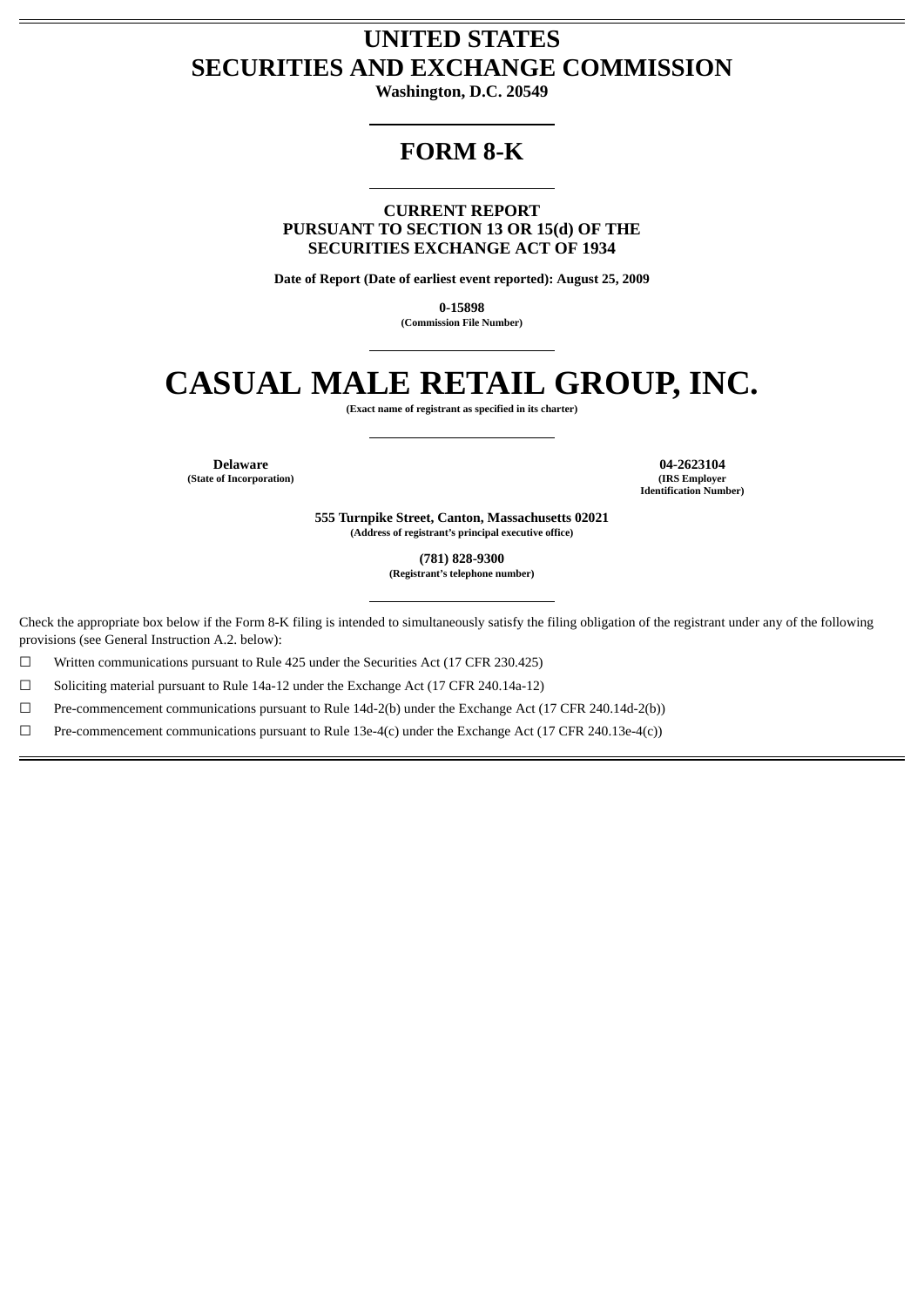# **Item 2.02 Results of Operations and Financial Condition.**

On August 25, 2009, Casual Male Retail Group, Inc. (the "Company") issued a press release announcing the Company's sales and results of operations for the second quarter and first six months of fiscal year 2009. A copy of this press release is attached hereto as Exhibit 99.1.

# **Item 9.01 Financial Statements and Exhibits.**

| (d)                | Exhibits                                                                                                              |  |  |  |  |
|--------------------|-----------------------------------------------------------------------------------------------------------------------|--|--|--|--|
| <b>Exhibit No.</b> | Description                                                                                                           |  |  |  |  |
| -99.1              | Press release announcing sales and operating results for the second quarter and first six months of fiscal year 2009. |  |  |  |  |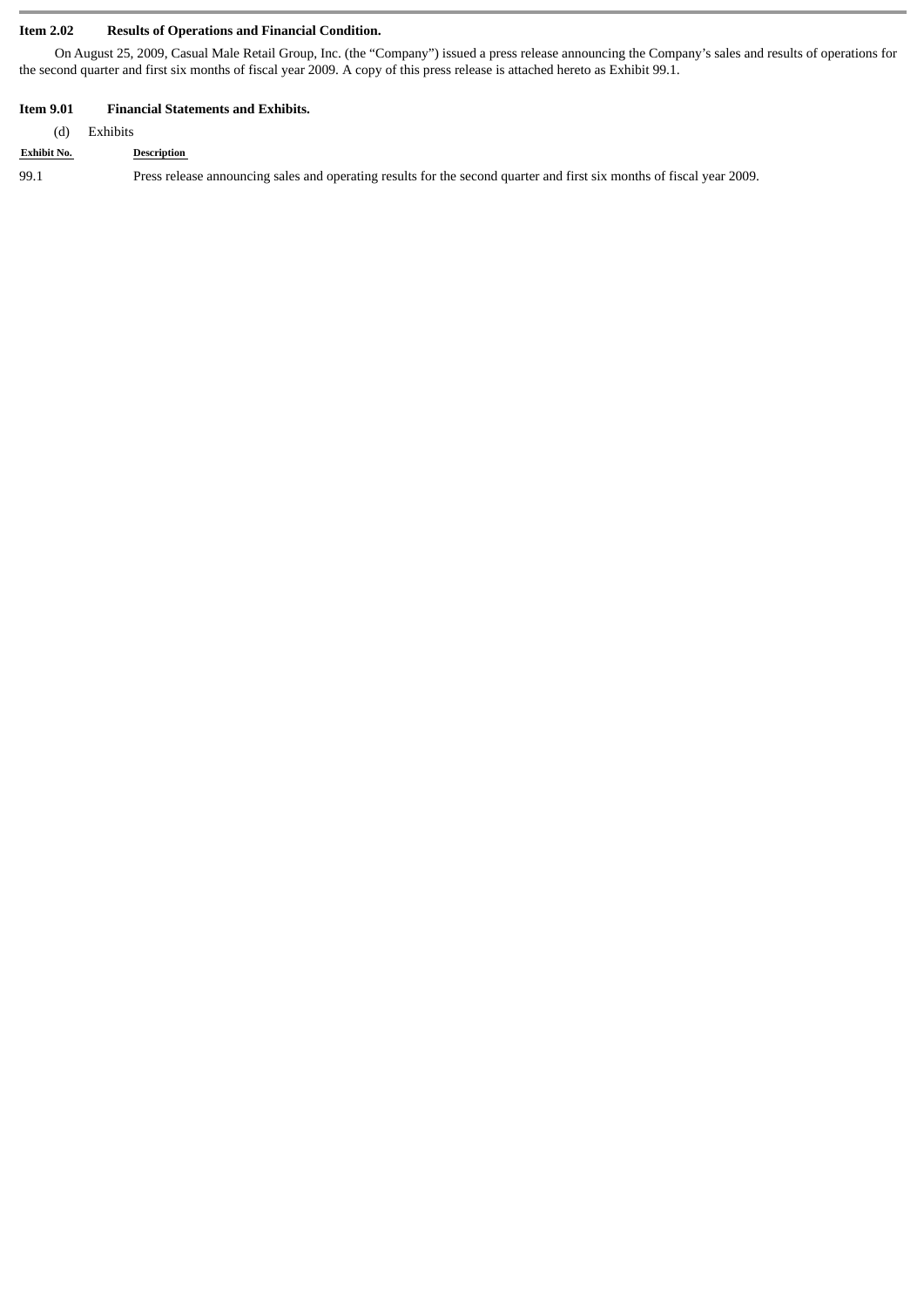SIGNATURES

Pursuant to the requirements of the Securities Exchange Act of 1934, the registrant has duly caused this report to be signed on its behalf by the undersigned, thereunto duly authorized.

# CASUAL MALE RETAIL GROUP, INC.

By: /s/ DENNIS R. HERNREICH

Name: Dennis R. Hernreich Title: Executive Vice President and Chief Financial Officer

Date: August 25, 2009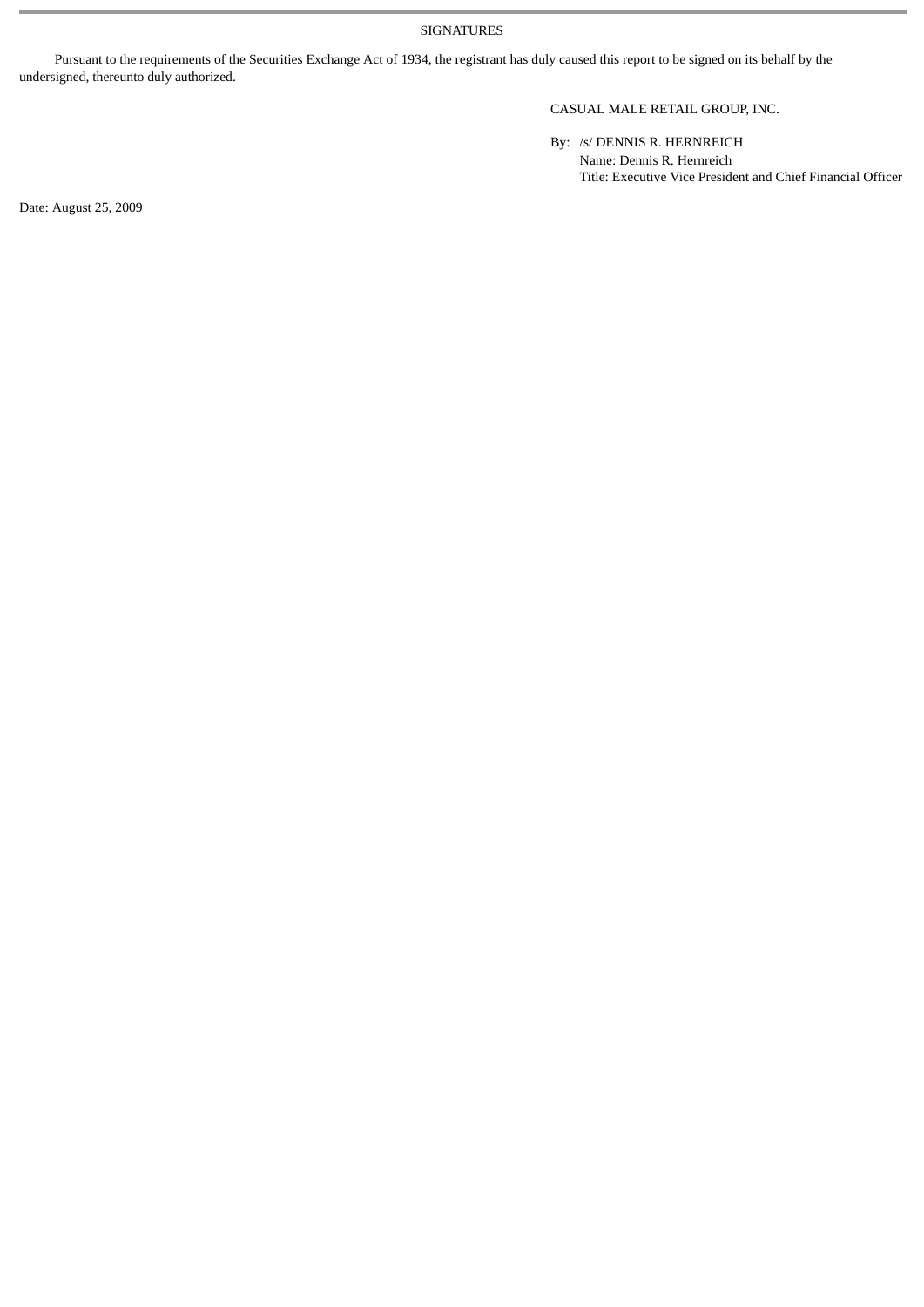For Information, Contact:

Jeff Unger Vice President of Investor Relations Casual Male Retail Group, Inc. 561-482-9715

# **CASUAL MALE RETAIL GROUP, INC. REPORTS SALES AND OPERATING RESULTS FOR SECOND QUARTER AND FIRST SIX MONTHS OF FISCAL 2009 Second Quarter Fiscal 2009 EPS \$0.09 versus \$0.05 last year**

**CANTON, MA, (August 25, 2009)** — Casual Male Retail Group, Inc. (NASDAQ: "CMRG"), retail brand operator of *Casual Male XL*, *Rochester Clothing*, *B&T Factory Direct*, *Living XL* and *Shoes XL*, announced today its sales and operating results for the second quarter and first six months of fiscal 2009.

For the second quarter of fiscal 2009, net income was \$3.6 million, or \$0.09 per diluted share, compared to net income for the second quarter of fiscal 2008 of \$1.9 million, or \$0.05 per diluted share. Sales for the second quarter of fiscal 2009 decreased in total by 13.4%, and by 13.9% on a comparable basis, to \$98.3 million from \$113.5 million for the second quarter of fiscal 2008.

For the first six months of fiscal 2009, net income was \$4.0 million, or \$0.10 per diluted share, as compared to net income of \$2.0 million, or \$0.05 per diluted share for the first six months of fiscal 2008. Sales for the first six months of fiscal 2009 decreased in total by 11.4%, and by 12.3% on a comparable basis, to \$195.8 million from \$221.1 million for the first six months of fiscal 2008.

David Levin, President and CEO, stated, "The Company's profitability in the second quarter is directly attributable to the proactive retooling of our business, which has improved productivity, free cash flow and liquidity in this difficult macroeconomic and consumer environment. We are pleased with the operating margins and free cash flow given the realities of a lower top line. Our positioning allows us to focus on strategies which will allow Casual Male to increase market share."

Dennis Hernreich, EVP and COO/CFO, added, "The Company's realignment of its inventory levels, SG&A expenses, and infrastructure costs aided in generating an operating income increase of 15.6% for the second quarter and 7.5% for the first six months even though the Company experienced double digit sales decreases. The Company's revised business model has enhanced its operating leverage for the long term."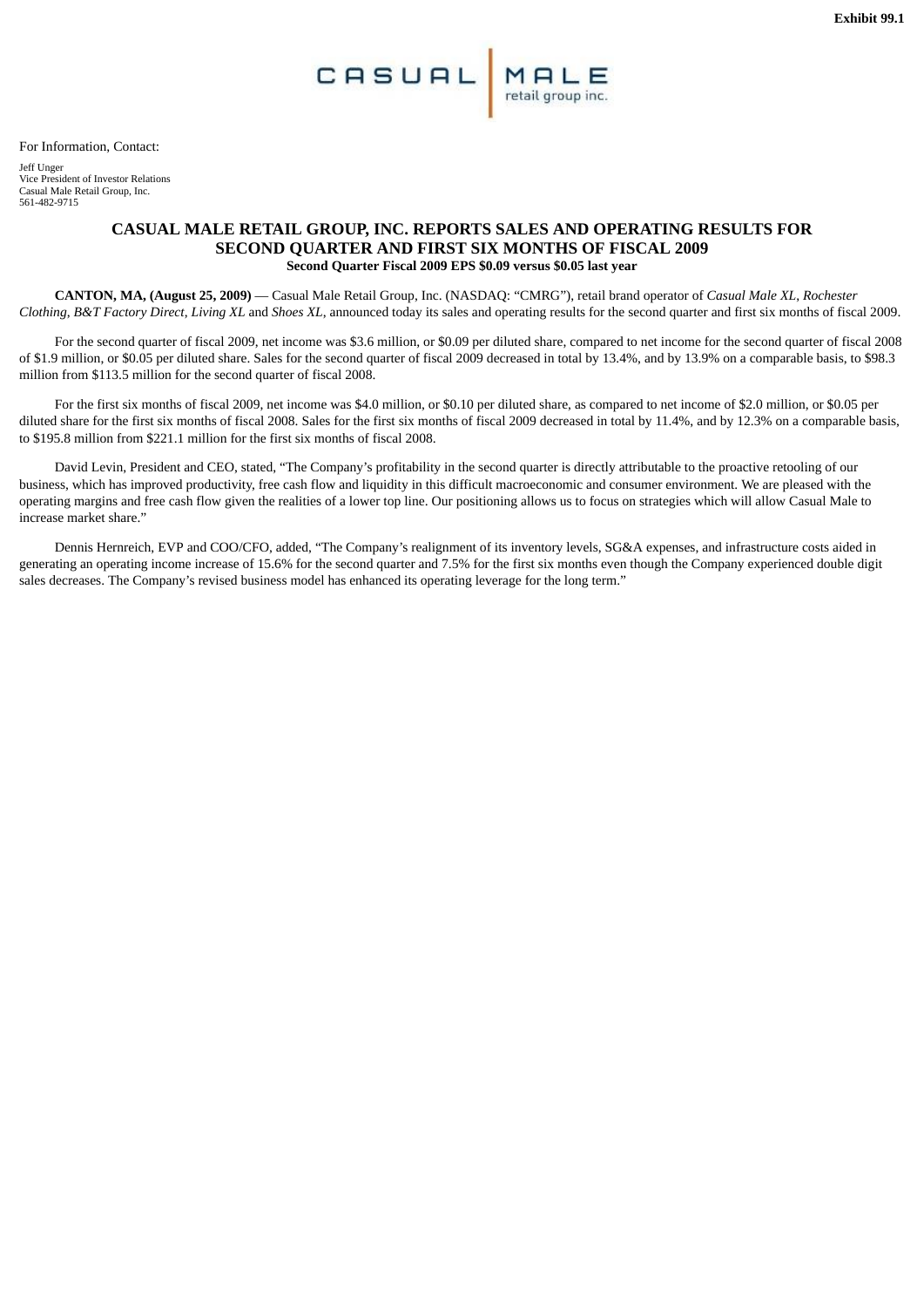#### **Sales**

Both our retail and direct channels experienced similar decreases during the second quarter and first six months of fiscal 2009, contributing to our overall comparable sales decreases of 13.9% and 12.3%, respectively.

For the year-to-date period, our Casual Male business had a comparable sales decrease of 8.9%, while our Rochester business experienced a 26.3% comparable sales decrease. Similar to other luxury retailers, our Rochester division has been significantly impacted by the recession.

#### **Gross Margin**

Our second quarter gross margin rate decreased by 60 basis points as a result of a 260 basis point increase in fixed occupancy costs on a lower sales base, substantially offset by a 200 basis point improvement in merchandise margin.

For the first six months of fiscal 2009, our gross margin rate decreased by 150 basis points, due again to a 220 basis point increase in fixed occupancy costs, partially offset by a 70 basis point improvement in merchandise margins. Our year-to-date merchandise margin for fiscal 2009 was negatively impacted during the first quarter by residual fourth quarter 2008 clearance merchandise.

#### **SG&A**

For the second quarter of fiscal 2009, our SG&A costs decreased \$8.0 million, or 18.3% over last year and for the first six months of fiscal 2009, SG&A costs decreased \$14.1 million, or 16.3% over last year. This decrease is a result of our cost-reduction initiatives and is in line with our expectation to reduce fullyear SG&A costs by approximately \$26.0 million and \$30.0 million on an annualized basis.

#### **Interest Expense**

Net interest expense decreased \$0.4 million for the second quarter and \$0.9 million for the first six months of fiscal 2009 in comparison to the comparable prior year periods. The reduction of interest costs in fiscal 2009 was due to an overall reduction of 23% in total debt as of the end of the second quarter, as well as favorable interest rates on our credit facility.

#### **Income Taxes**

Our effective tax rate for the second quarter and first six months of fiscal 2009 has been reduced from the statutory rate due to the utilization of fully reserved net operating loss carryforwards. This benefit resulted in a reduction in income tax provision of approximately \$1.3 million, or \$0.03 per diluted share, for the first six months of fiscal 2009.

#### **Cash Flow**

The Company's Free Cash Flow (as defined below) for the first six months of fiscal 2009 improved by \$6.0 million to \$5.9 million as compared to \$(0.1) million for the same period last year.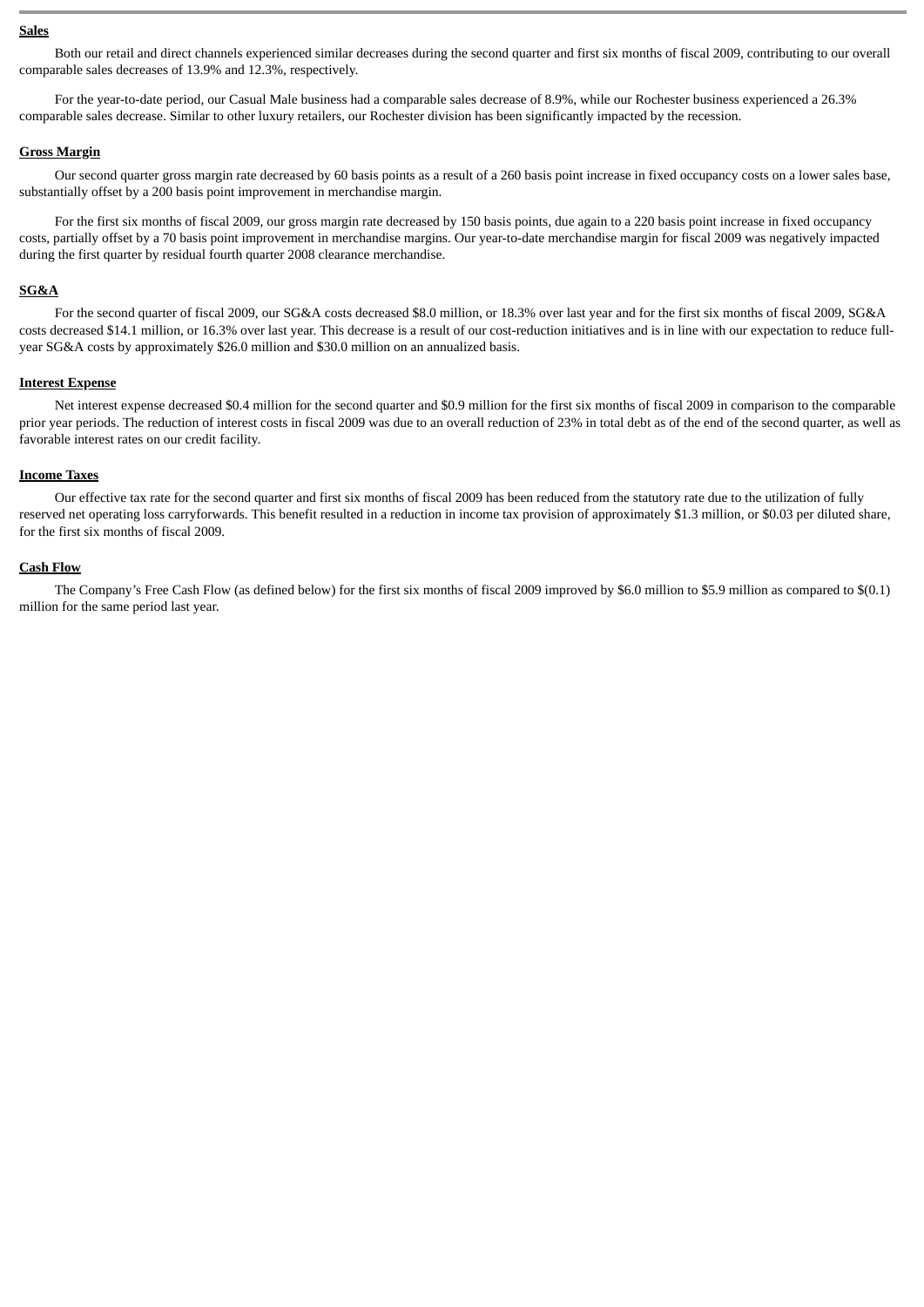## **Balance Sheet & Liquidity**

Inventory levels have decreased by \$18.4 million, or 16.3%, to \$94.3 million from \$112.7 million at the end of last year's second quarter. Our total debt is lower than last year's second quarter by \$13.9 million and our credit line availability is at \$29.0 million at the end of the second quarter.

## **Fiscal 2009 Outlook**

Our expectations for fiscal 2009 remain largely unchanged from the guidance that we provided at the end of the first quarter of fiscal 2009. We expect:

- sales for the year to be approximately 10%-12% less than last year,
- merchandise margins to improve between 275 to 325 basis points, partially offset by unfavorable leveraging of fixed occupancy costs of approximately 180 basis points,
- cost savings in SG&A of approximately \$26.0 million, resulting in SG&A for the year of approximately \$151.0 million, or a decrease of 15% over the prior year.
- Free Cash Flow for fiscal 2009 to approximate between \$20.0-\$25.0 million and overall debt levels are anticipated to decline to \$25.0-\$30.0 million by the end of fiscal 2009.

Investors are invited to listen to a broadcast of the Company's conference call to discuss its earnings results for the second quarter and first six months of fiscal 2009. The conference call will broadcast live today, Tuesday, August 25, 2009 at 9:00 a.m. Eastern Time at www.casualmalexl.com and then click on the investor relations icon. The call will be archived online within one hour after its completion. Participating in the call will be David Levin, President and Chief Executive Officer, and Dennis Hernreich, Executive Vice President, Chief Operating Officer and Chief Financial Officer.

During the conference call, the Company may discuss and answer questions concerning business and financial developments and trends. The Company's responses to questions, as well as other matters discussed during the conference call, may contain or constitute information that has not been disclosed previously.

*The above discussion refers to non-GAAP free cash flow of \$5.9 million for the first six months of fiscal 2009 and \$(0.1) million for the first six months of fiscal 2008 and estimated non-GAAP free cash flow of \$20.0 to \$25.0 million for fiscal 2009. The presentation of non-GAAP free cash flow is not a measure determined by GAAP and should not be considered superior to or as a substitute for net income (loss) or cash flows from operating activities or any other measure of performance derived in accordance with GAAP. In addition, all companies do not calculate non-GAAP financial measures in the same manner and, accordingly, "free cash flows" presented in this release may not be comparable to similar measures used by other companies. The Company calculates free cash flows as cash flow from operating activities (\$8.1 million and \$9.2 million for the first six months of fiscal 2009 and 2008, respectively) less capital expenditures (\$2.2 million and \$6.8 million for the first six months of fiscal 2009 and 2008, respectively) less discretionary store asset acquisitions, which included the acquisition of Dahle Big & Tall stores of \$2.5 million for the first six months of fiscal 2008. The Company's projected free cash flow for fiscal 2009 consists of an estimated \$25.0-\$30.0 million in cash*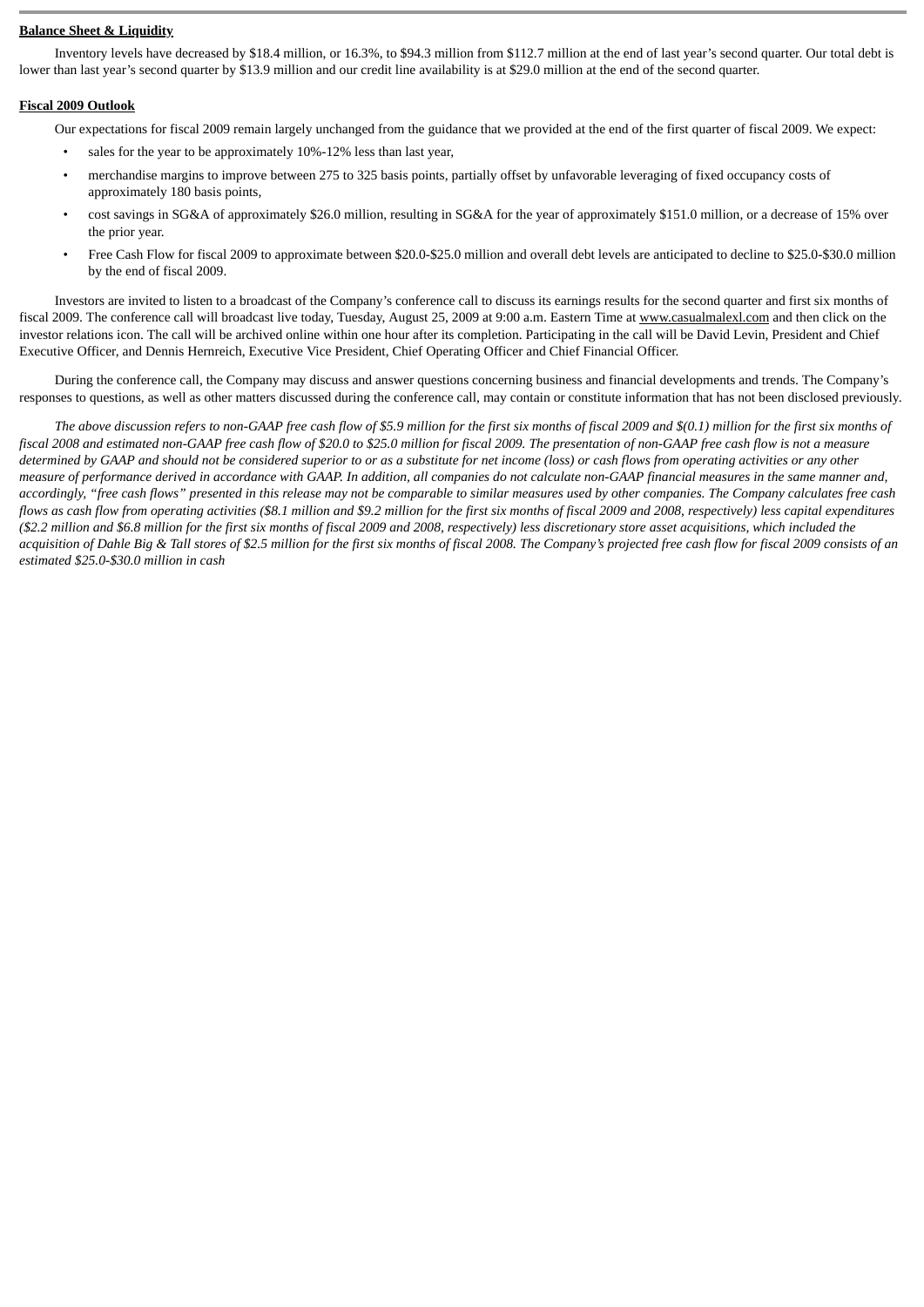*flow from operating activities less estimated capital expenditures of \$5.0 million. This quarter, we changed our method of calculating free cash flow to include, as a deduction, the use of cash for the acquisition of Dahle Big & Tall stores in the second quarter of fiscal 2008. Accordingly, free cash flow for the six months ended August 2, 2008, which was previously defined as cash flow from operating activities less capital expenditures, has been restated to include the cash used for the acquisition of Dahle Big & Tall stores of \$2.5 million.*

Casual Male Retail Group, Inc., the largest retailer of big and tall men's apparel with operations throughout the United States, Canada and Europe, operates 467 Casual Male XL retail and outlet stores, 20 Rochester Clothing stores, and direct to consumer businesses which include several catalogs and e-commerce sites. The Company is headquartered in Canton, Massachusetts, and its common stock is listed on the NASDAQ Global Market under the symbol "CMRG."

*Certain information contained in this press release, including the Company's expectations regarding fiscal 2009, constitutes forward-looking statements under the federal securities laws. The discussion of forward-looking information requires management of the Company to make certain estimates and assumptions regarding the Company's strategic direction and the effect of such plans on the Company's financial results. The Company's actual results and the implementation of its plans and operations may differ materially from forward-looking statements made by the Company. The Company encourages readers of forward-looking information concerning the Company to refer to its prior filings with the Securities and Exchange Commission, including without limitation, its Annual Report on Form 10-K filed on March 23, 2009, that set forth certain risks and uncertainties that may have an impact on future results and direction of the Company.*

*Forward-looking statements contained in this press release speak only as of the date of this release. Subsequent events or circumstances occurring after such date may render these statements incomplete or out of date. The Company undertakes no obligation and expressly disclaims any duty to update such statements.*

*[tables to follow]*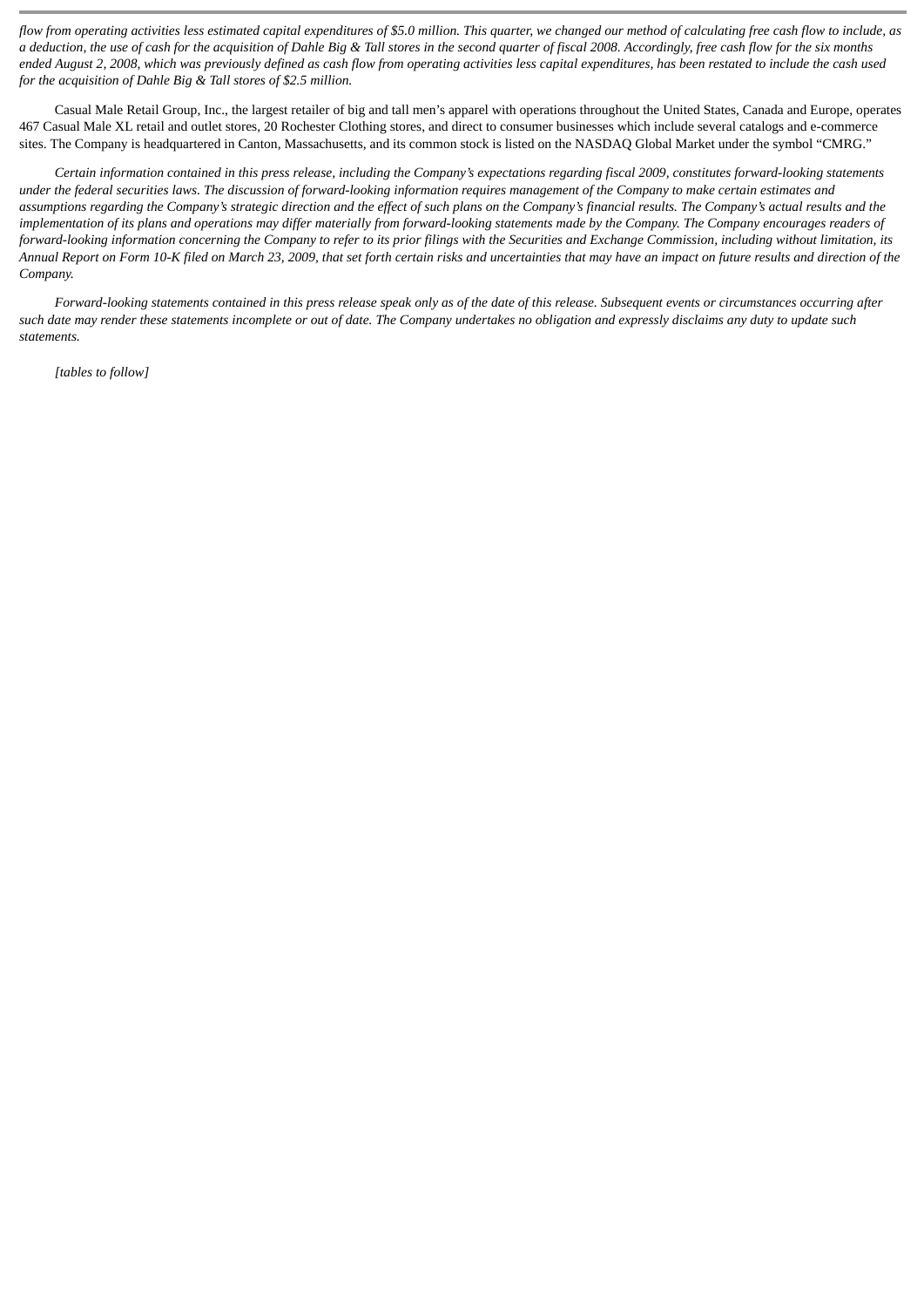# **CASUAL MALE RETAIL GROUP, INC. CONSOLIDATED STATEMENTS OF OPERATIONS**

*(In thousands, except per share data)*

|                                                       |    | For the three months ended |                   |                   | For the six months ended |  |  |
|-------------------------------------------------------|----|----------------------------|-------------------|-------------------|--------------------------|--|--|
|                                                       |    | August 1,<br>2009          | August 2,<br>2008 | August 1,<br>2009 | August 2,<br>2008        |  |  |
| <b>Sales</b>                                          |    | \$98,252                   | \$113,475         | \$195,813         | \$221,117                |  |  |
| Cost of goods sold including occupancy                |    | 54,427                     | 62,137            | 110,430           | 121,440                  |  |  |
| Gross profit                                          |    | 43,825                     | 51,338            | 85,383            | 99,677                   |  |  |
| Expenses:                                             |    |                            |                   |                   |                          |  |  |
| Selling, general and administrative                   |    | 35,513                     | 43,485            | 72,664            | 86,805                   |  |  |
| Depreciation and amortization                         |    | 3,980                      | 4,107             | 7,777             | 8,275                    |  |  |
| Total expenses                                        |    | 39,493                     | 47,592            | 80,441            | 95,080                   |  |  |
| Operating income                                      |    | 4,332                      | 3,746             | 4,942             | 4,597                    |  |  |
| Other income, net                                     |    | 93                         | 132               | 186               | 262                      |  |  |
| Interest expense, net                                 |    | (295)                      | (733)             | (625)             | (1,554)                  |  |  |
| Income before income taxes                            |    | 4,130                      | 3,145             | 4,503             | 3,305                    |  |  |
| Provision for income taxes                            |    | 504                        | 1,258             | 541               | 1,322                    |  |  |
| Net income                                            | \$ | 3,626                      | 1,887<br>\$       | 3,962<br>\$       | 1,983                    |  |  |
| Net income per share—basic                            | S  | 0.09                       | \$<br>0.05        | \$<br>0.10        | 0.05<br>S                |  |  |
| Net income per share—diluted                          | \$ | 0.09                       | \$<br>0.05        | \$<br>0.10        | \$<br>0.05               |  |  |
| Weighted-average number of common shares outstanding: |    |                            |                   |                   |                          |  |  |
| <b>Basic</b>                                          |    | 41,450                     | 41,405            | 41,450            | 41,398                   |  |  |
| <b>Diluted</b>                                        |    | 41,926                     | 41,689            | 41,638            | 41,690                   |  |  |